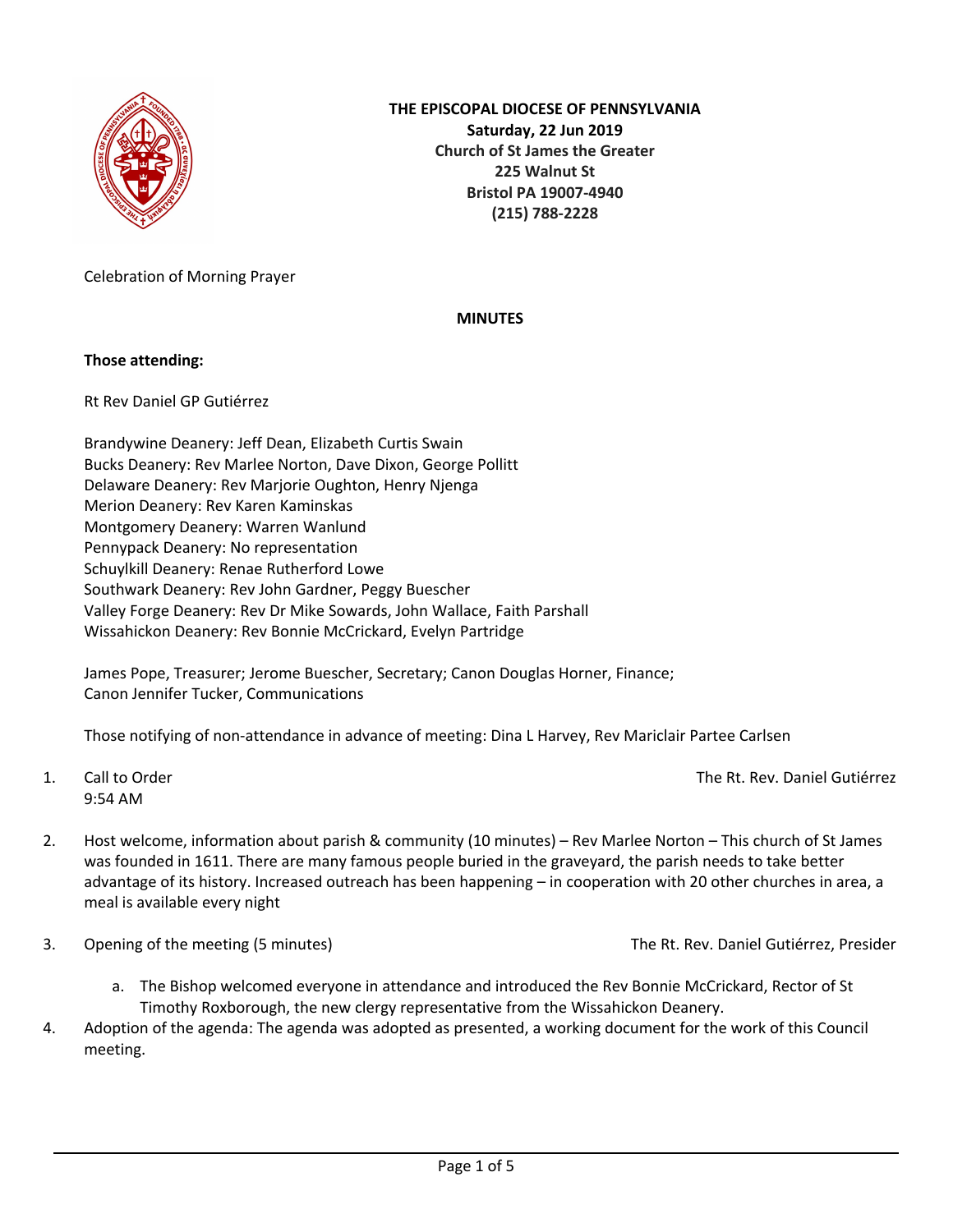# 5. Minutes of the 19 Jan 2019 meeting of Diocesan Council (5 minutes) Jerome Buescher, Secretary

A motion to accept the minutes was made, seconded, and approved. Corrections were noted regarding the AGV activity as St Mary Ardmore. What transpired was a service, not a session. Further, in the section dealing with budget planning, a discussion occurred regarding spending on "bricks and mortar" rather than the indicated "bricks and mortal."

# **Change in format/layout to reflect the more open nature of the meeting/Council retreat activity**

Dave Dixon – Program grants program. From handout. Motion to approve the grants awarded, seconded. No discussion. Passed by voice vote. [Scan of the grants awarded attached at end of these minutes. -JGB]

Rev Canon Shawn Wamsley made a presentation concerning what has transpired in the Diocese of Pennsylvania (DioPA) in the past three years and where those events are leading us.

What is the diocese – not the office in a tower. Bishop's call sheet, the list of items the search committee published in seeking a bishop three years ago. [Scan of this document attached at end of these minutes. -JGB] Bishop heard – are you closing my church. In 2016, began by going to every congregation in DioPA, to hear what people's concerns were. By end of 3 years, restructured all office functions. Staff, offices, programs, catchment areas, needs of our neighborhoods, addiction. Supporting congregations – not just office of DioPA to parishes, but parishes to each other, sharing strengths, sharing approach to meeting needs.

Bishop – one more thing we have to do. We need the trust of TEC, we're more than \$400K below our national ask. We need to fix that. We're going to, this year, meet that commitment by heading into our resources. First 3 months of 2019, our endowments made \$7M! We have to get out of this upper room and go out.

g

Rev Karen Kaminskas – why don't we take it out of those \$7M. Objection – taking principal is risky. Treasurer James Pope pointed out that – 2007 assets were \$61.5M. Now, after spending \$14M, we have \$79M dollars. Take it! Rev Bonnie McCrickard – noted that she comes from Alabama where idea of endowments is "strange." Financial literacy – Bishop – next year, STEWARDSHIP! Elizabeth Swain – so how do we take this story to all the parishes? Need to create underlying story of willingness to share resources.

Bishop, James Pope, Doug Horner – it would be good for this meeting to make itself heard that it approves the \$400K expenditure when budget time comes. A motion to support such action in the 2020 budget was made, seconded, and passed.

Renae Rutherford Lowe – DioPA Youth. Heartened by youth activities, saddened by lack of parish participation. Asking each Deanery to be represented on youth activities – at present, only a couple deaneries participate. Renae will leave handout for people to take. [In light of the fact that there were insufficient handouts, a scanned copy of the handout was e-mailed to all Council members after the meeting. -JGB]

Dave Dixon, beginning the work of the retreat aspect of this Diocesan Council (DC) meeting:

Self-introductions and please answer one of the following questions.

- **What do you see as your role on DC?**
- **How would you like to improve DC?**
- **How can we improve communications?**

Get info. Carry info back to deanery and parish. Privilege to be part of open, transparent diocese. Not sure how much interest in deanery there is in what goes on at DC. Bringing back to parish hope from DioPA. Double down on culture of listening in DioPA. Be honest about what one sees and hears, share insights from another province. Be of service, learn,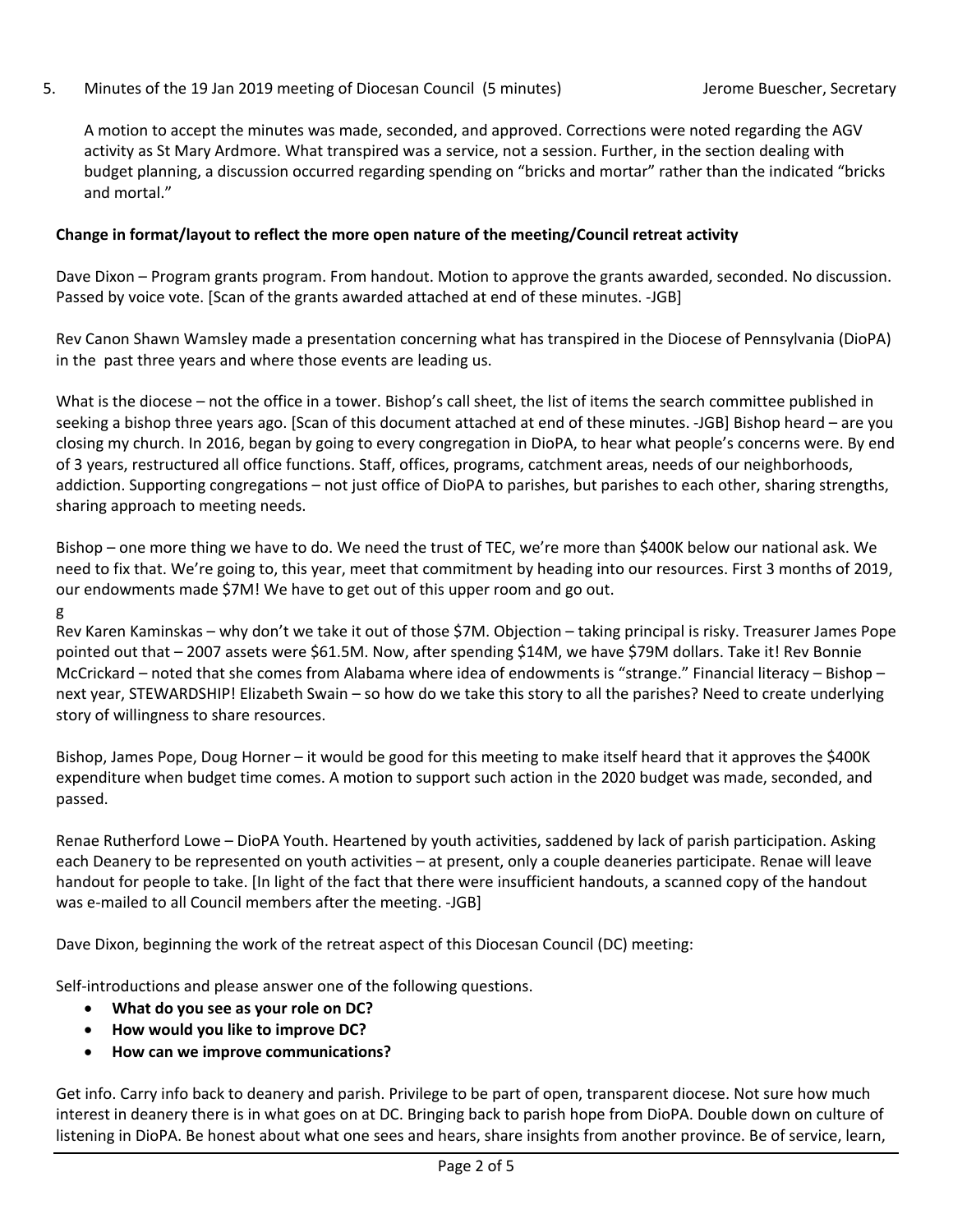grow. Noted that significant more work required from DC members going forward – new permanent committees. Concern that deaneries are not doing deanery work. DC does a lot, but attendance can be spotty and not sure that what's done in DC makes its way out of DC back to deaneries, parishes. More strategic effort from new committees. Some deaneries do a good job, others don't; need to fix that. Vessel for communication among my church, DC, other churches, DioPA. Better understanding between DC and Standing Committee (SC). Takes at least a year to get comfortable and have ownership with DC issues. Vehicle for 2-way communication. Way to share our gifts with other parishes, the deanery, the diocese. Working with other people in my church, on my vestry. Help from DioPA to my parishes; now we're learning to give back, be creative. "Being" vs "becoming."

"Becoming is better than being." Motion to support paying the \$400K – a first in DioPA. Committee plan proposed a few months ago as part of the incorporation process hasn't worked, so we'll try version B (see below).

Permanent Committee revised structure.

- We are breaking the committees into 2 groups
	- o Group A -all are encouraged to get involved

The three committees of Group A:

- Budget recommendation need to get help for the Bishop
- Social concerns have good programs (AGV, put self in their shoes, leadership)
- Leadership –

These three Committees will be the focus of DC through 2020.

The three committees of Group B:

- Christian Formation
- Congregational Development
- Congregational Life for Mission

Those interested in Group B Committees should continue their work, and those three Committees will become the focus in 2021.

Why change the approach this way?

- We have more people focused on fewer topics
- We'll have less diluted leadership
- We need to partner with others in the diocese to have the most impact
- We are still supposed to cut DC by half the Lay members

Breakout sessions, balance of the meeting, questions

- What do you want to achieve?
	- o 2-3 things that will be an impact to churches
	- o Who will lead this committee?
	- o What resources do you need to succeed?
		- Partner with other committees?
		- § How will you add to your ranks?
		- § Can DioPA staff assist in directing you?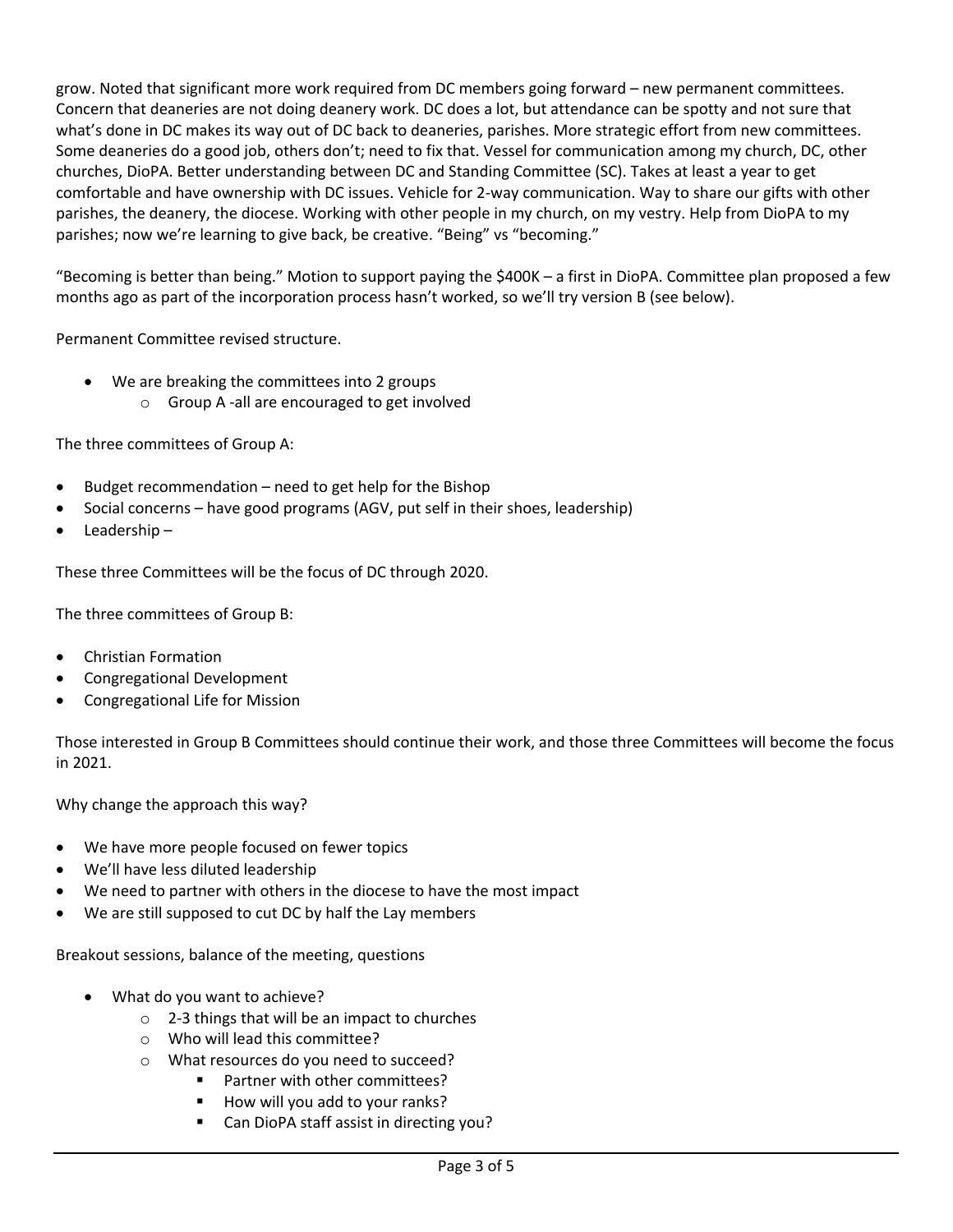- What book will you read that will help your committee
	- o Schedule 2-3 calls this summer to discuss the book
	- o Come back in September FIRED UP!!!

### **Goals**

- 1. Committee team & leadership are set with clear direction
- 2. Read a book & discuss
- 3. Come back in September ready to report progress
- 4. Your committee makes so much progress you're asked to present at Convention

Group A Committee – Budget recommendations (Renae Rutherford Lowe will lead)

Discrepancy in pay scale between various kinds of clergy assignments. All churches need to have two kinds of audit – process audits, maintenance audits. Awareness of best practices among churches – maybe traveling team. Book: Not your parents offering plate



Also – some resources online, maybe help from Canon Jen Tucker.

Group A Committee – Social concerns (Warren Wanlund speaking today; leadership postponed in absence of all members today)

Social Concerns

Poverty, and Gun Violence

- Food Insecurity
- Housing Insecurity
- Health
- Opiate Issues

### Resources

- Power
- Advocates for Recovery
- In Their Shoes
- Widener Poverty Simulator
- Philabundance
- County resources survey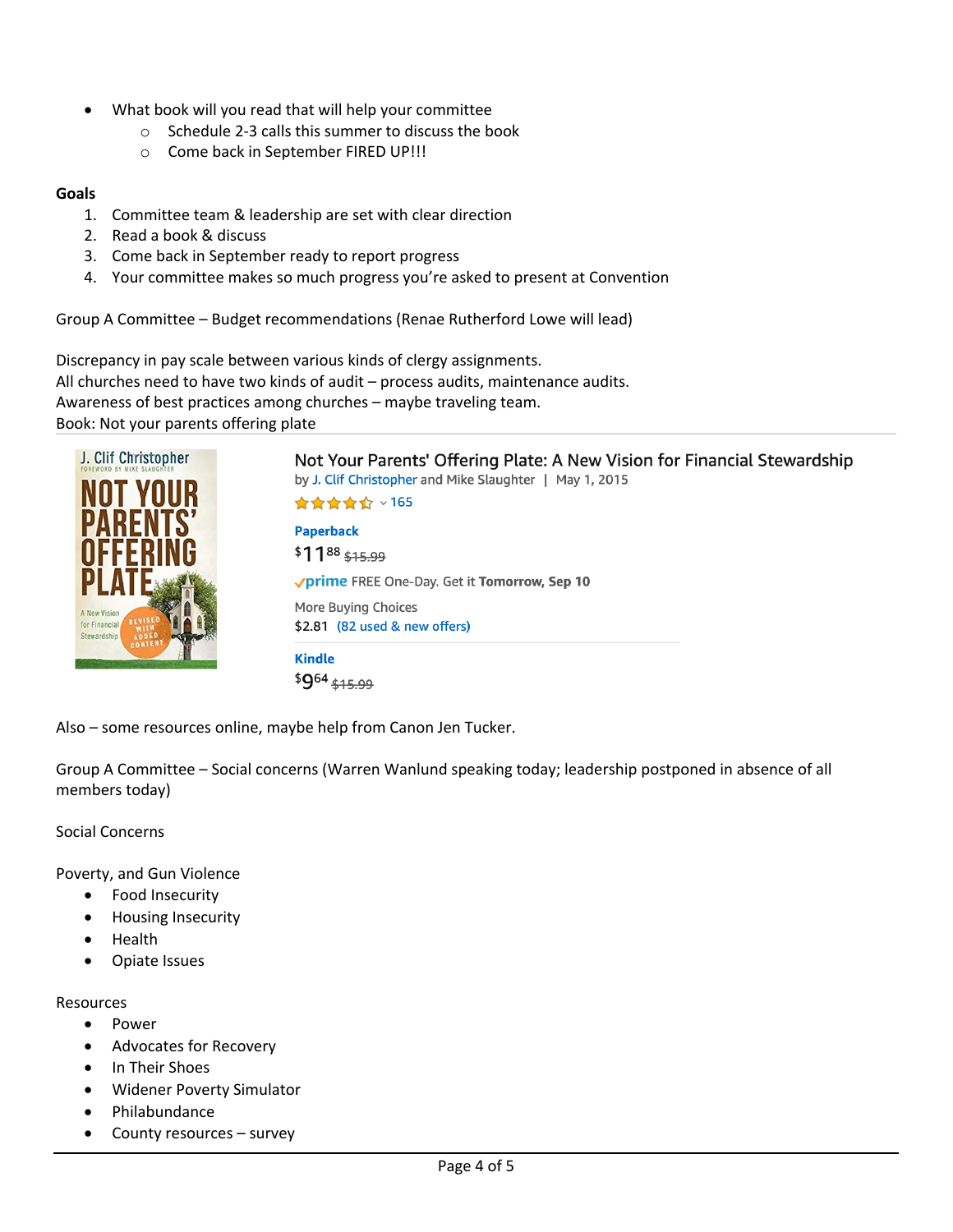Books

- Toxic Charity
- When Helping Hurts
- Charity Detox

# Gun Violence

- Health Issues
- Opiate Issues

Resources

• Anti-Gun Violence Commission

Overall: Define Best Practices

Group A Committee – Leadership – Elizabeth Swain will lead

- What do we mean by leadership, for DC, for DioPA?
- Need a cohesive message from DC to deaneries to parishes
- Need to get this done convention coming up, will need nominations
- Good leadership means creating followers, from the bottom up, different audience today
- Asking Bishop to send a letter around will need to communicate to clergy what positions may be
- Quote from catechism in Book of Common Prayer to do my duty
- Question how are deans taken office? Bishop? Election? How do we deal with non-functional deans?

What else can we do to make these things happen?

Philabundance – has published a list of food pantries in Montgomery County PA

The meeting adjourned with prayer at about 12:00 noon.

Jerome G. Buescher **Secretary**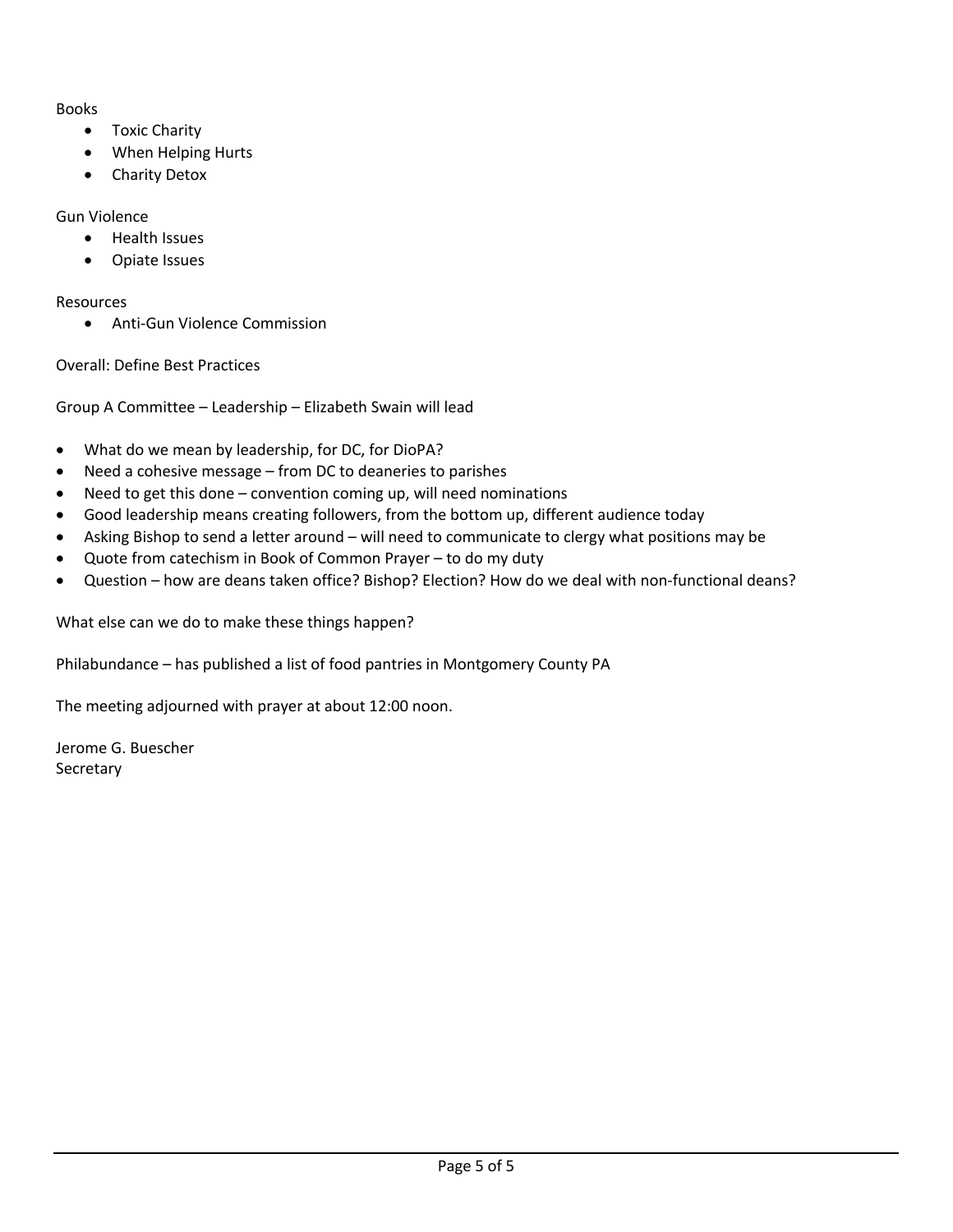|   | 2019 Growth Development Fund Awards |                                                 |                                                                                       |
|---|-------------------------------------|-------------------------------------------------|---------------------------------------------------------------------------------------|
|   | <b>iChurch Name</b>                 | <b>Grant</b><br><b>Request</b><br><b>Amount</b> | <b>Comments</b>                                                                       |
|   | Calvary St. Augustine Church        |                                                 | 30,000 repair and restore church walls                                                |
|   | <b>Incarnation, Morrisville</b>     |                                                 | 30,000 parking lot                                                                    |
| з | Redemption, Southampton             |                                                 | 30,000 remodel bathrooms                                                              |
|   | 4 St. Andrew and St. Monica, Phila  |                                                 | 30,000 renovate basement for outreach                                                 |
|   | 5   St. Asaph, Bala Cynwyd          |                                                 | 30,000 renovation of church basement for program                                      |
|   | 6 St. John's Church, Lower Merion   |                                                 | 30,000 update church bathroom, build 2nd bathroom, add 12 parking spaces              |
|   | St. John's, Essington               |                                                 | 17,366 establish secure storage for food bank ministry                                |
|   | 8 St. Mary's, Ardmore               |                                                 | 30,000 upgrade kitchen to commercial quality                                          |
|   | 9   St. Mary's, Hamilton Village    |                                                 | 30,000 create bathroom. entrance/foyer & large room in Parish hall for Nursery school |
|   | 10 St. Stephen's, Norwood           |                                                 | 20,000 replacing the concrete sidewalk, steps and curbing                             |
|   | 11 Trinity, Ambler                  |                                                 | 21,990 roof repair                                                                    |
|   |                                     | 299,356                                         |                                                                                       |

the control of the control of the

 $\mathcal{L}^{\text{max}}_{\text{max}}$  and  $\mathcal{L}^{\text{max}}_{\text{max}}$ 

 $\mathcal{L}(\mathcal{L})$  and  $\mathcal{L}(\mathcal{L})$  . The contribution of the set of  $\mathcal{L}(\mathcal{L})$ 

 $\mathbf{Y}$ 

 $\mathbf{A}$ 

 $\sim 10^7$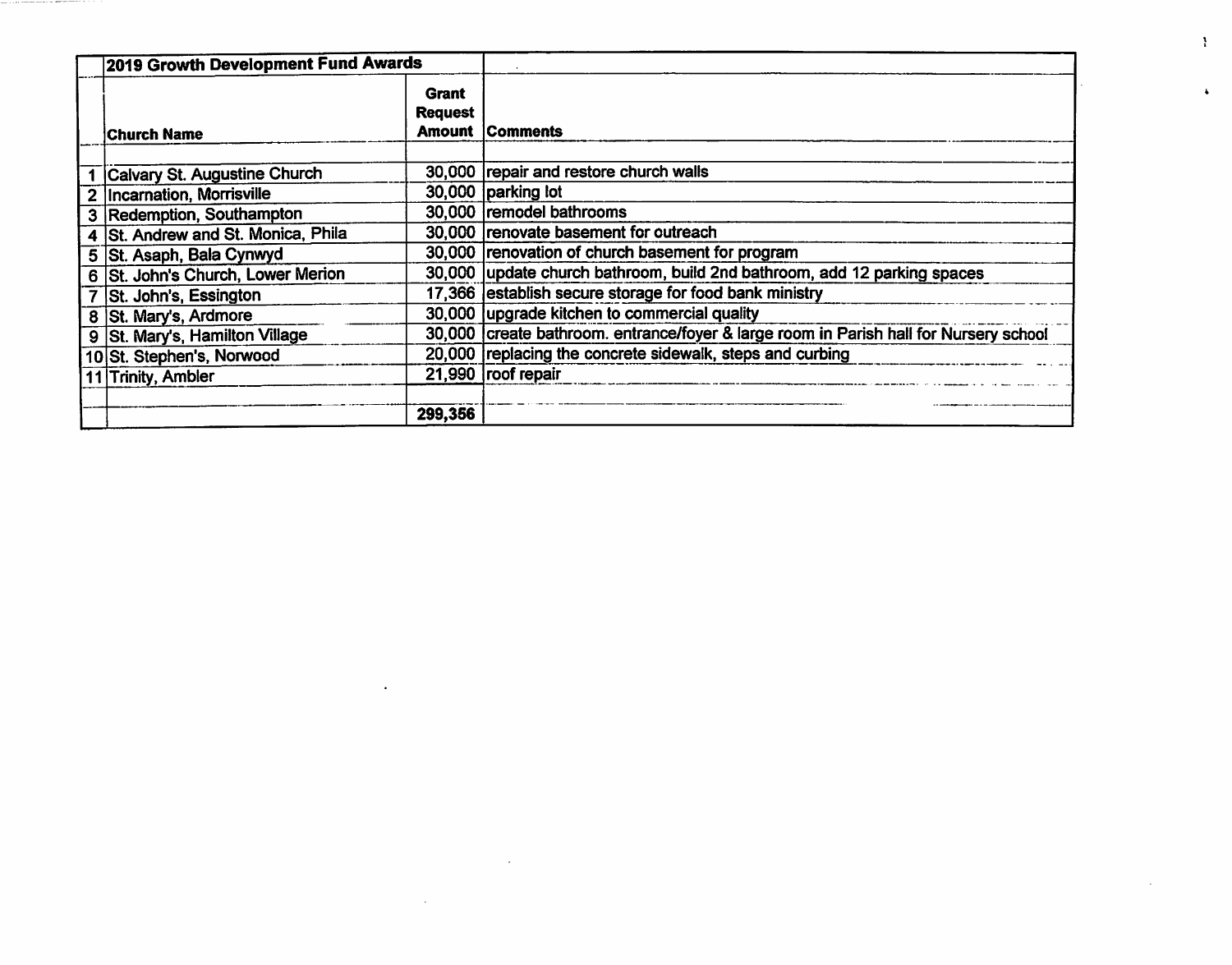

# **Bishop's Call**

The following were the requirements listed for a new bishop in the diocese:

## · Enerav.

- A readiness for building for the future.
- A commitment to everyone being heard and having a place.
- . A desire to grow through building up existing parishes and ministries and starting new ones.
- A call to use our resources wisely financial, human, and other resources as well.
- A longing to be relevant to one another and our surrounding communities.
- A deep love for our tradition and history.

Diversity of every kind that makes it impossible to take a "business as usual" approach to ministry

## Our diocese also has characteristics that can be challenging:

- . Some hesitance and suspicion around diocesan-level ministries and communications.
- Tendency to focus on and hold tightly to the needs of individual persons, parishes, and ministries.

Members of the diocese are ready for thoughtful leadership and carefully guided change.

From the Holy Conversations, it seems clear that any positive change within the diocese will require greater collaboration among parishes. The conversation participants stated clearly that they are tired of parish closures and want to prioritize resources for growth and renewal for struggling parishes. We also know that the diocese must operate as a resource-sharing network.

In common with some other dioceses, we also recognize a need to restructure our resources. The diocesan Standing Committee has proposed that the diocese incorporate and revise the diocesan governing structures so that the Diocese of Pennsylvania will be more effective and more responsive to missional objectives.

In so doing, our parishes will have an opportunity to recommit to each other in Christ, in all their diversity. We know that our next bishop will lead us in re-introducing ourselves to each other as the Body of Christ that is the first and founding diocese of our Episcopal Church.